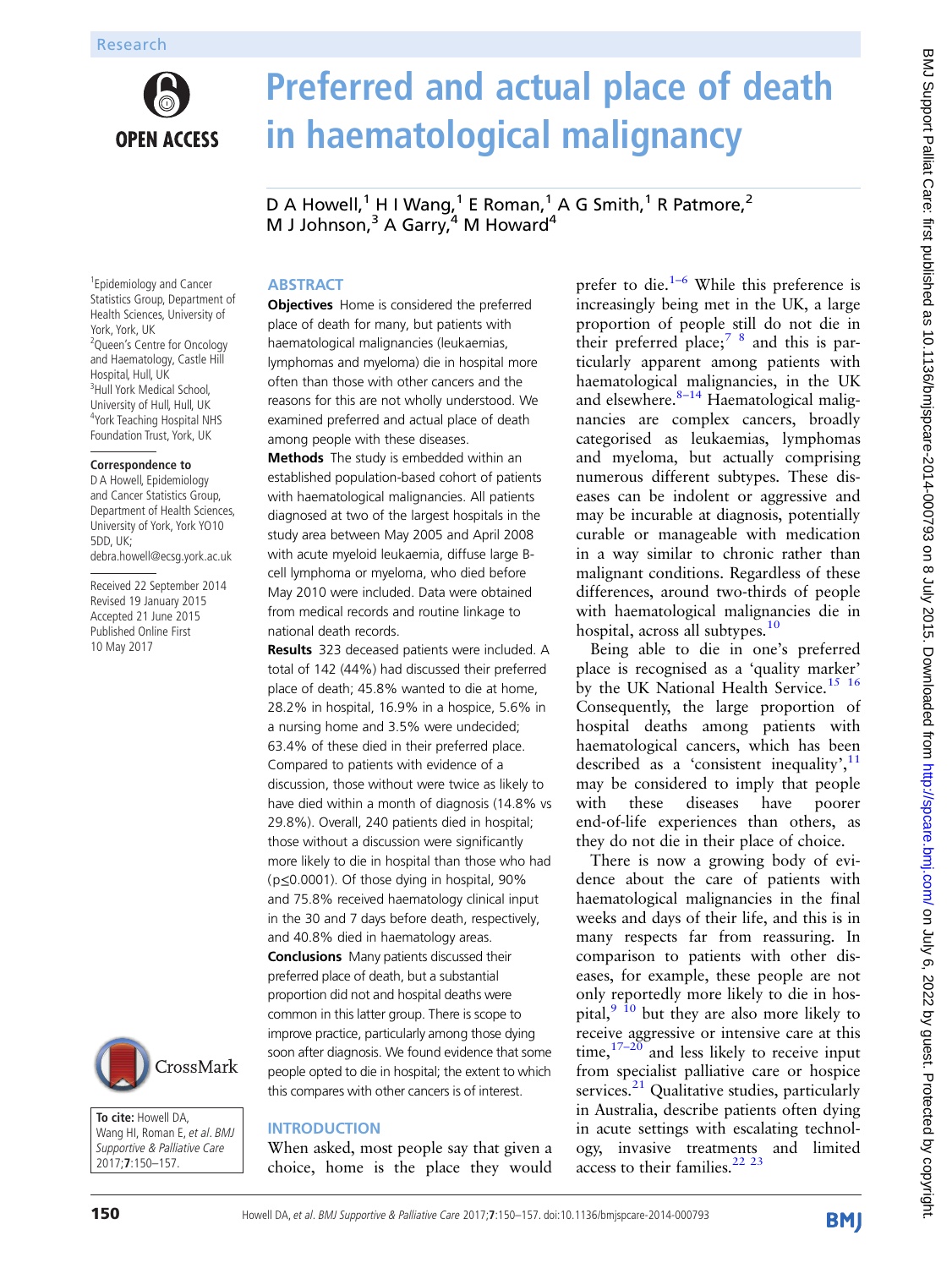There are still many information gaps, however, with a distinct lack of research exploring why pathways and care patterns among patients with haematological cancers tend to differ from those with other diseases. One important area that has not previously been explored is the care preferences of haematology patients at the end of life and whether these are met; and this study was initiated to examine this topic. Specific aims were to examine the frequency of discussions about preferred place of death, stated preferences and congruence between preferred and actual place of death. The influence of patient characteristics, disease subtype, time from diagnosis to death and the clinical area of care are also explored.

## **METHODS**

This UK study is embedded within an established population-based patient-cohort of haematological malignancies—the Haematological Malignancy Research Network (HMRN) [\(http://www.HMRN.org\)](http://www.HMRN.org). Initiated in 2004, HMRN operates with Section 251 support under the National Health Service (NHS) Act 2006 and full details of its structure, data collection methods and ethical approvals have been previously described.<sup>24 25</sup> Briefly, HMRN covers a population of nearly four million, which is sociodemographically representative of the UK as a whole; all diagnoses are made and coded by clinical specialists at a single integrated haematopathology laboratory, and clinical practice across the region adheres to national guidelines. $24$   $25$  With respect to follow-up, all patients have full treatment, response and outcome data collected to clinical trial standards, and death notification information (which includes place of death) is routinely obtained from the national Medical Research Information Service (MRIS).

The research reported here is part of an ongoing programme of work examining palliative and end-of-life issues in haematological cancers, and is based at two large teaching hospitals (York and Hull) where around 30% of all HMRN patients are treated. This research, which includes patients diagnosed with acute myeloid leukaemia (AML), diffuse large B-cell lymphoma (DLBCL) and myeloma between 1 May 2005 and 30 April 2008 who died before 30 April 2010, has additional independent ethical approvals and the methods employed are fully described else-where.<sup>[26](#page-7-0)</sup> In brief, core HMRN data were supplemented using a calendar approach to record the patients' whereabouts on a day-by day basis (eg, home, hospital, hospice), as well as their care-related activities, such as clinical area/specialty providing care within the hospital. $^{26}$  $^{26}$  $^{26}$  Information was also collected about place of death discussions and preferences, including changes in preferences over time, if these occurred.

A number of different sources were scrutinised to obtain the required data. Both the hospital medical records and any community palliative care records were searched, and we targeted official forms specifically designed to document preferences, as well as information written in free text or contained in correspondence between care providers. Place of death was grouped into four categories, including 'home', 'hospital', 'hospice' or 'nursing home'. The preference closest to death was used to determine congruence between preferred and actual place of death. Data analyses were carried out using standard statistical methods with SAS software  $V.9.3$ <sup>[27](#page-7-0)</sup> and Fisher's exact test was used to test for statistical significance.

## **RESULTS**

A total of 323 patients (178 men and 145 women) with AML ( $n=107$ ), DLBCL ( $n=102$ ) or myeloma (n=114) were diagnosed at the two hospitals between 1 May 2005 and 30 April 2008 and died before 30 April 2010—a minimum of 2 years and a maximum of 5 years follow-up [\(table 1\)](#page-2-0). As expected, most patients (82.1%) were aged 60 years and above at diagnosis; over two-thirds died within a year of diagnosis and almost a quarter (23.2%) within a month of diagnosis. The vast majority of patients (n=240, 74.3%) died in hospital, followed by home (n=49, 15.2%), hospice  $(n=18, 5.6%)$  and nursing home  $(n=16, 4.9\%)$ .

Evidence of a discussion about preferred place of death was found for 142 (44%) patients ([table 1](#page-2-0)) and this proportion varied little by diagnosis. Compared to patients where evidence of a discussion was found, those with no documented discussion about preferred place of death were twice as likely to have died within a month of diagnosis (14.8% vs 29.8%). This difference was evident across all cancer groups—AML (20.4% vs 34.4%), DLBCL (20.9% vs 39.0%) and myeloma (4.0% vs 17.2%). The proportion of people dying in hospital was higher among those where no discussion about preferred place of death had taken place (84%) than among those where it had (62%)  $(p \le 0.0001)$ .

Of the 142 patients with evidence of a discussion about preferred place of death ([table 2](#page-3-0)), the most common preference was home  $(n=65, 45.8\%)$ , followed by hospital  $(n=40, 28.2\%)$ , hospice  $(n=24, 10.2\%)$ 16.9%) and nursing home ( $n=8$ , 5.6%). Five patients (3.5%) discussed place of death, but were undecided about this at the time of the discussion. Overall, 90 of the 142 patients (63.4%) with evidence of a discussion about place of death died in their preferred place. While all patients who expressed a preference to die in hospital did so, only around half of the patients who stated a preference to die at home, in a hospice or a nursing home died in their preferred place, and no variations by diagnostic group were observed. Patients being cared for by the haematology team at the time of their death were significantly more likely to have opted to die in hospital than patients dying in other hospital settings ( $p=0.0067$ ).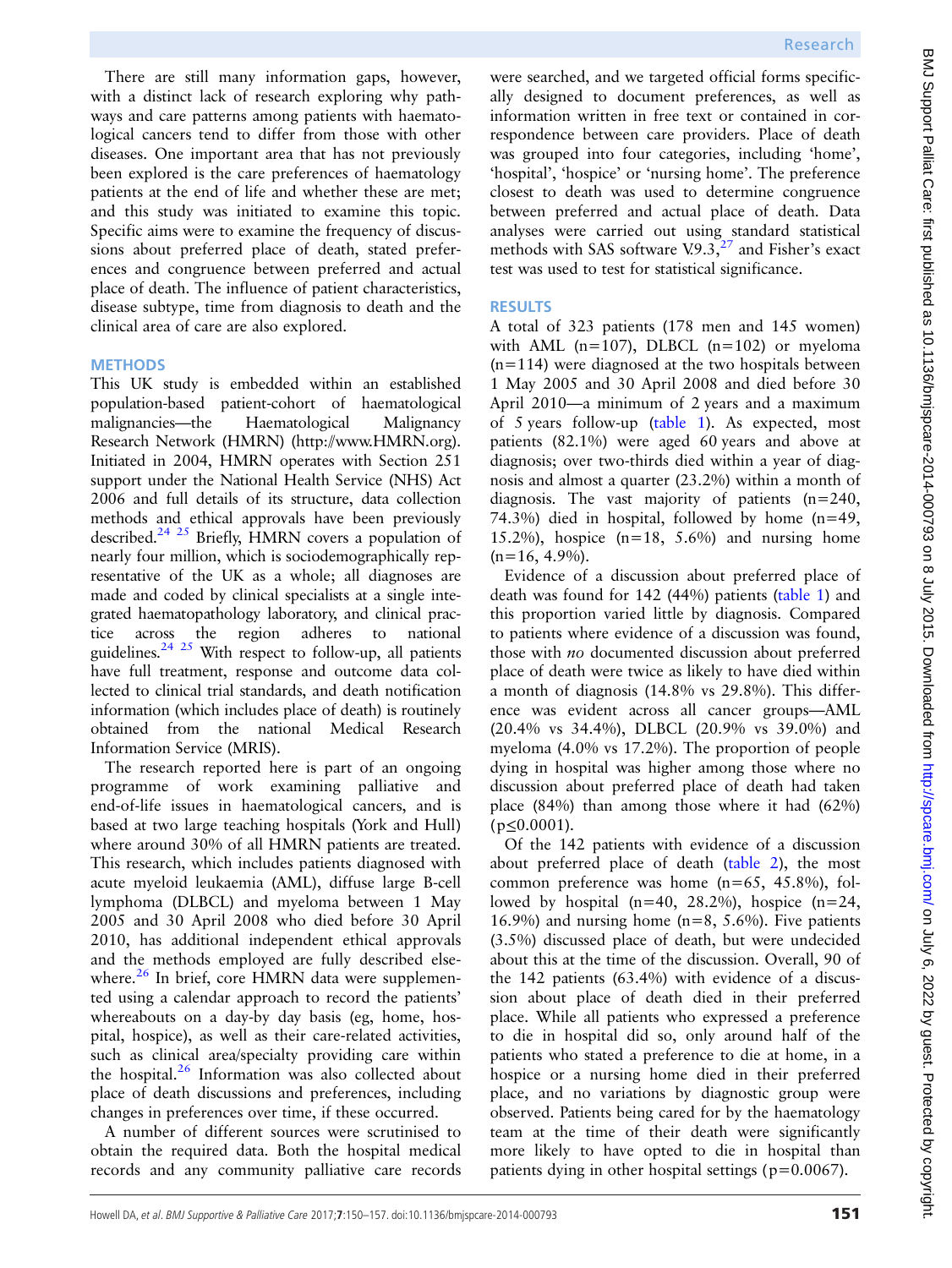<span id="page-2-0"></span>Table 1 Demographic and clinical characteristics of the 323 patients diagnosed with AML, DLBCL or myeloma at the two HMRN study hospitals between May 2005 and April 2008 who died before May 2010

|                  |                                       | All diagnoses (N=323)<br><b>Place of death</b><br>discussion |               | AML $(N=107)$<br><b>Place of death</b><br>discussion |                | <b>DLBCL (N=102)</b><br><b>Place of death</b><br>discussion |               | Myeloma (N=114)<br><b>Place of death</b><br>discussion |             |
|------------------|---------------------------------------|--------------------------------------------------------------|---------------|------------------------------------------------------|----------------|-------------------------------------------------------------|---------------|--------------------------------------------------------|-------------|
|                  | All deaths $(n=323)$                  |                                                              |               |                                                      |                |                                                             |               |                                                        |             |
|                  |                                       | Yes<br>N(%)                                                  | $No*$<br>N(%) | Yes<br>N(%)                                          | $No*$<br>N(% ) | Yes<br>N(%)                                                 | $No*$<br>N(%) | <b>Yes</b><br>N(%)                                     | No*<br>N(%) |
| Total            | 323 (100)                             | 142 (100)                                                    | 181 (100)     | 49 (100)                                             | 58 (100)       | 43 (100)                                                    | 59 (100)      | 50 (100)                                               | 64 (100)    |
| Sex              |                                       |                                                              |               |                                                      |                |                                                             |               |                                                        |             |
| Male             | 178 (55.1)                            | 76 (53.5)                                                    | 102 (56.4)    | 27(55.1)                                             | 34 (58.6)      | 17 (39.5)                                                   | 29 (49.2)     | 32 (64.0)                                              | 39 (60.9)   |
| Female           | 145 (44.9)                            | 66 (46.5)                                                    | 79 (43.6)     | 22 (44.9)                                            | 24 (41.4)      | 26 (60.5)                                                   | 30 (50.8)     | 18 (36.0)                                              | 25 (39.1)   |
| Age at diagnosis |                                       |                                                              |               |                                                      |                |                                                             |               |                                                        |             |
| $\leq 60$        | 58 (17.9)                             | 25 (17.6)                                                    | 33 (18.2)     | 9(18.4)                                              | 16(27.6)       | 9(20.9)                                                     | 9(15.2)       | 7(14.0)                                                | 8(12.5)     |
| $61 - 74$        | 122 (37.8)                            | 50 (35.2)                                                    | 72 (39.8)     | 16(32.6)                                             | 23 (39.7)      | 13(30.2)                                                    | 26 (44.1)     | 21(42.0)                                               | 23 (35.9)   |
| $75+$            | 143 (44.3)                            | 67(47.2)                                                     | 76 (42.0)     | 24 (49.0)                                            | 19 (32.8)      | 21 (48.8)                                                   | 24 (40.7)     | 22 (44.0)                                              | 33 (51.6)   |
| Mean (SD)        | 71.5 (12.8)                           | 71.9 (12.6)                                                  | 71.2 (13.0)   | 71.7 (13.9)                                          | 66.5 (14.4)    | 71.3 (13.5)                                                 | 73.0 (13.3)   | 72.5 (10.4)                                            | 73.9 (10.1) |
| Age at death     |                                       |                                                              |               |                                                      |                |                                                             |               |                                                        |             |
| $\leq 60$        | 53 (16.4)                             | 23 (16.2)                                                    | 30(16.6)      | 8(16.3)                                              | 16 (27.6)      | 8(18.6)                                                     | 8(13.5)       | 7(14.0)                                                | 6(9.4)      |
| $61 - 74$        | 117 (36.2)                            | 49 (34.5)                                                    | 68 (37.6)     | 16(32.7)                                             | 22 (37.9)      | 14 (32.6)                                                   | 25 (42.4)     | 19 (14.0)                                              | 21 (32.8)   |
| $75+$            | 153 (47.4)                            | 70 (49.3)                                                    | 83 (45.8)     | 25 (51.0)                                            | 20(34.5)       | 21(48.8)                                                    | 26 (44.1)     | 24 (48.0)                                              | 37 (57.8)   |
| Mean (SD)        | 72.4 (12.7)                           | 72.8 (12.3)                                                  | 72.0 (13.0)   | 72.2 (13.8)                                          | 67.2 (14.2)    | 72.2 (13.3)                                                 | 73.6 (13.4)   | 73.9 (10.0)                                            | 75.0 (10.0) |
|                  | Time from diagnosis to death (months) |                                                              |               |                                                      |                |                                                             |               |                                                        |             |
| $\leq$ 1         | 75 (23.2)                             | 21 (14.8)                                                    | 54 (29.8)     | 10(20.4)                                             | 20 (34.4)      | 9(20.9)                                                     | 23 (39.0)     | 2(4.0)                                                 | 11(17.2)    |
| $1 - 6$          | 83 (25.7)                             | 35 (24.7)                                                    | 48 (26.5)     | 19 (38.8)                                            | 16 (27.6)      | 9(20.9)                                                     | 18 (30.5)     | 7(14.0)                                                | 14 (21.9)   |
| $6 - 12$         | 62 (19.2)                             | 33 (23.2)                                                    | 29(16.1)      | 13(26.5)                                             | 11(19.0)       | 11(25.6)                                                    | 5(8.5)        | 9(18.0)                                                | 13(20.3)    |
| $12+$            | 103 (31.9)                            | 53 (37.3)                                                    | 50 $(27.6)$   | 7(14.3)                                              | 11(19.0)       | 14 (32.6)                                                   | 13 (22.0)     | 32 (64.0)                                              | 26 (40.6)   |
| Mean (SD)        | 10.6(12.0)                            | 11.8(11.6)                                                   | 9.7(12.2)     | 5.9(6.1)                                             | 7.4(9.8)       | 10.6(11.2)                                                  | 7.7(12.1)     | 18.6 (12.6)                                            | 13.5 (13.5) |
| Place of death   |                                       |                                                              |               |                                                      |                |                                                             |               |                                                        |             |
| Hospital         | 240 (74.3)                            | 88 (62.0)                                                    | 152 (84.0)    | 28 (57.1)                                            | 53 (91.4)      | 28 (65.1)                                                   | 50 (84.7)     | 32 (64.0)                                              | 49 (76.6)   |
| Home             | 49 (15.2)                             | 34 (23.9)                                                    | 15(8.3)       | 13(26.5)                                             | 3(5.2)         | 10(23.3)                                                    | 5(8.5)        | 11(22.0)                                               | 7(10.9)     |
| Hospice          | 18(5.6)                               | 13(9.2)                                                      | 5(2.8)        | 6(12.3)                                              | 1(1.7)         | 4(9.3)                                                      | 2(3.4)        | 3(6.0)                                                 | 2(3.1)      |
| Nursing home     | 16(4.9)                               | 7(4.9)                                                       | 9(4.9)        | 2(4.1)                                               | 1(1.7)         | 1(2.3)                                                      | 2(3.4)        | 4(8.0)                                                 | 6(9.4)      |

\*No evidence of a discussion about preferred place of death could be found in medical records.

AML, acute myeloid leukaemia; DLBCL, diffuse large B-cell lymphoma; HMRN, Haematological Malignancy Research Network.

There was some variation in the clinical specialties providing care at the time of death, with less than half (n=98, 40.8%) of the 240 hospital deaths occurring in haemato-oncology settings ([table 3\)](#page-4-0). Indeed, 52 patients (21.7%) died in elderly/general medical areas, and others died in intensive care/high dependency units (ICU/HDU) (n=26, 10.8%), renal medicine  $(n=12, 5\%)$  or accident and emergency  $(A \& E)$ departments  $(n=9, 3.7%)$ . A relatively small proportion (n=18, 7.5%) died in hospital palliative care areas. With respect to variation by disease subtype, patients with AML were more likely than those with DLBCL or myeloma to die on haemato-oncology wards, the proportions being 50.0%, 23.5% and 27.6%, respectively (p=0.0002). Conversely, those with DLBCL or myeloma were more likely than those with AML to die in elderly/general medical settings. As expected, patients with myeloma were the most likely to die in renal areas, and those with AML and DLBCL on ICU/HDU. Similar proportions died in palliative care settings across diagnostic groups.

With respect to prior discussion about place of death among patients dying in hospital ([table 3\)](#page-4-0), this was most likely to have occurred when patients died within palliative care areas (72.2%), followed by haemato-oncology (41.8%) and elderly/general medicine (38.5%). As might be expected, those dying in ITU/HDU or A&E were least likely to have had a discussion about their preferred place of death (3.8% and 11.1%, respectively).

Despite deaths occurring in a number of different hospital settings, 90% of patients received haematology input during the last month of life, including all patients dying on renal wards and in A&E, 84.6% of those in ITU/HDU, 80.8% in elderly/medicine and 72.2% in palliative care areas ([table 3\)](#page-4-0). During the final week of life, this changed to 75.8% receiving haematology input overall, and although the proportion remained constant in ITU/HDU, it decreased to 66% in renal and A&E areas, 53.8% in elderly/medical and 22.2% in palliative care settings.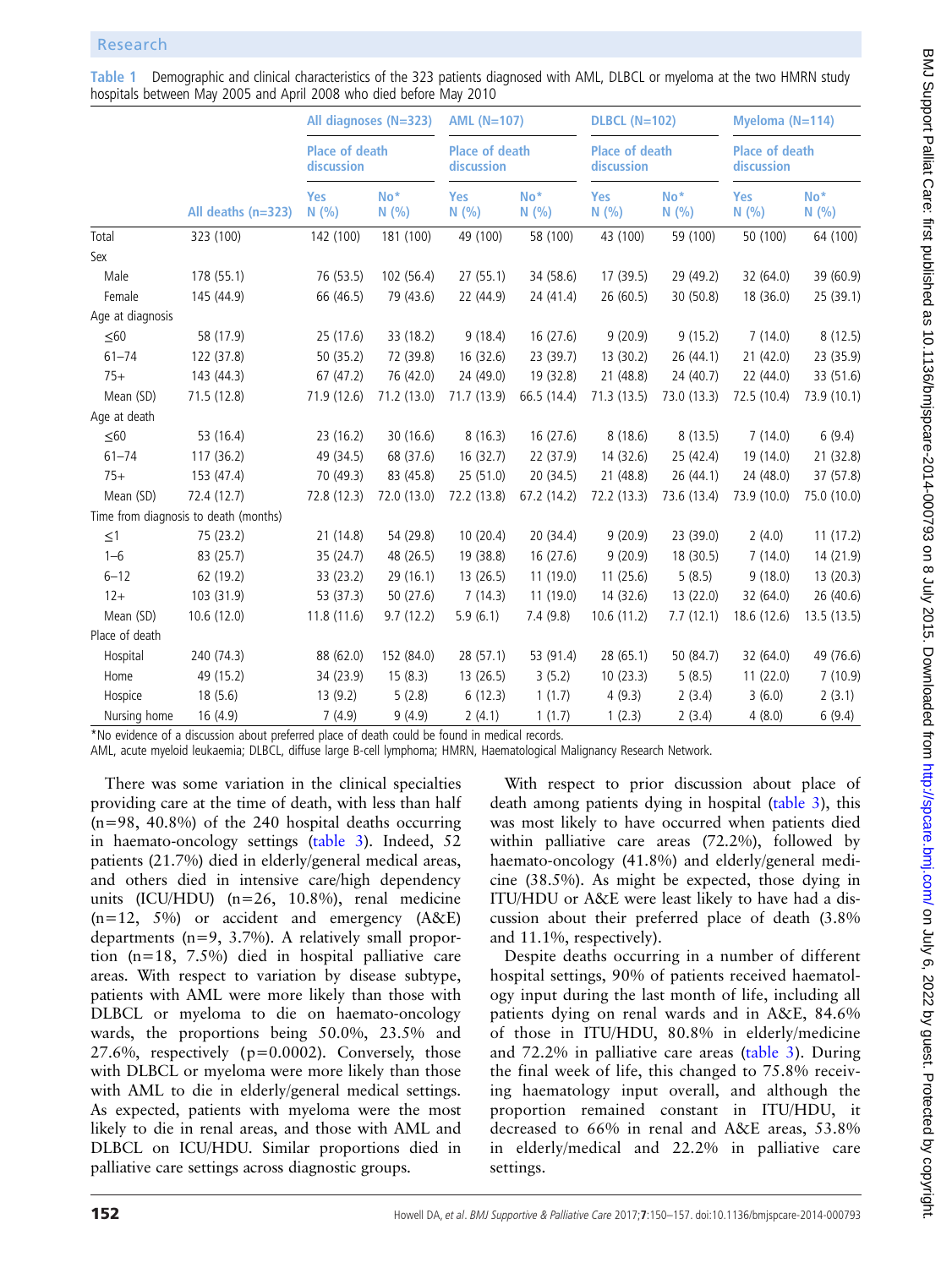<span id="page-3-0"></span>Table 2 Discussion about preferred placed of death in patients diagnosed with AML, DLBCL and myeloma at the two HMRN study hospitals between May 2005 and April 2008 who died before May 2010, and congruence between preferred and actual place of death in those with a discussion ( $n=142$ )

|                                           |                 | Actual place of death (N %) |             |                |                          |  |  |  |
|-------------------------------------------|-----------------|-----------------------------|-------------|----------------|--------------------------|--|--|--|
|                                           | Total $(N \% )$ | <b>Hospital</b>             | <b>Home</b> | <b>Hospice</b> | <b>Nursing home</b>      |  |  |  |
| All deaths                                | 323 (100)       | 240 (74.3)                  | 49 (15.2)   | 18(5.6)        | 16(5.0)                  |  |  |  |
| Discussion about preferred place of death |                 |                             |             |                |                          |  |  |  |
| No                                        | 181 (100)       | 152 (84.0)                  | 15(8.3)     | 5(2.8)         | 9(5.0)                   |  |  |  |
| Yes                                       | 142 (100)       | 88 (62.0)                   | 34 (23.9)   | 13(9.2)        | 7(4.9)                   |  |  |  |
| Preferred place of death                  |                 |                             |             |                |                          |  |  |  |
| Hospital                                  | 40 (100)        | 40 (100.0)                  |             |                |                          |  |  |  |
| Home                                      | 65 (100)        | 31(47.7)                    | 32 (49.2)   |                | 2(3.1)                   |  |  |  |
| Hospice                                   | 24 (100)        | 11(45.8)                    |             | 13(54.2)       | $\overline{\phantom{0}}$ |  |  |  |
| Nursing home                              | 8(100)          | 3(37.5)                     |             |                | 5(62.5)                  |  |  |  |
| Undecided                                 | 5(100)          | 3(60.0)                     | 2(40.0)     |                |                          |  |  |  |

Shaded area represents the number and proportion of patients who died in their preferred place.

AML, acute myeloid leukaemia; DLBCL, diffuse large B-cell lymphoma; HMRN, Haematological Malignancy Research Network.

Many patients dying in hospital also received input from specialties other than their main team at this time, with 86.7% of patients dying in haematooncology settings, for example, receiving care from other specialties during the 30 days preceding death, reducing to 61.2% in the last 7 days. In comparison to those who died in hospital, 71% of those who died elsewhere had haematology input in the last month of life, falling to 19% in the final week.

## **DISCUSSION**

This is the first study to examine preferred and actual place of death in patients with haematological malignancies. Evidence about this is crucial to ensure that as many patients as possible receive optimum end-of-life care and die in the place of their choosing. As expected, most people died in hospital, and although many (44%) took part in a discussion about preferred place of death, over half did not; this was particularly common among patients dying soon after diagnosis. Of those with evidence of a discussion, over a quarter (28.2%) wanted to remain in hospital at the time of their death, and less than half (45.8%) wanted to be in their own home. Taking part in a discussion about preferred place of death significantly impacted on actual place of death, and a substantial proportion (63.4%) of people who had had this discussion died in their preferred place; nonetheless, over a third did not.

There are a number of reasons why hospital deaths are common among haematology patients and why discussions about place of death might not occur. The first relates to the complexities associated with these diseases, their pathways and management. Haematology patients are often treated aggressively with toxic chemotherapy, both soon after diagnosis and at subsequent intervals thereafter if their disease follows a remitting/relapsing course. This often results in hospitalisation; it may also lead to rapid deterioration, and sometimes sudden

death. $28-31$  $28-31$  In this case, the transition from curative or life-prolonging care to a palliative approach may occur rapidly, leaving little time for advance care planning and discussion about preferred place of death.<sup>32</sup> Indeed, such situations may explain to some extent the relatively high proportion of people, particularly with AML and DLBCL, who died in intensive care settings, with escalation of treatment and a focus on prolonging life. Unsurprisingly, we found evidence that discussions about preferred place of death occurred infrequently in this setting.

Further complexities in care transitions were noted due to the unpredictability of treatment response. It was not uncommon, for example, for sudden deterioration to occur on a background of previously stable disease or steady decline, a scenario which perhaps has more in common with the terminal phase of chronic diseases, such as heart failure, than other malignancies. $33$  Such patterns result in care transitions being regarded as notoriously difficult to identify in these diseases. $12$  This may mean advance care planning is deferred, or does not occur in time for home death to be considered or organised.

Haematology patients often require supportive care during their disease, resulting in frequent hospitalisations. For example, blood product transfusions and intravenous antibiotics are needed to manage complications, including bone marrow failure, anaemia, bleeding and sepsis, and pain may also be a significant problem.34–[36](#page-7-0) The situation is complicated by factors such as the availability of multiple lines of treatment, even in the later disease stages, which may be given to manage symptoms rather than with curative or disease modifying intent.<sup>[28 29](#page-7-0)</sup> In this context, chemotherapy may continue into the terminal phase, again complicating the transitions in care.

Most people in our study who stated a preferred place of death, but died elsewhere, died in hospital.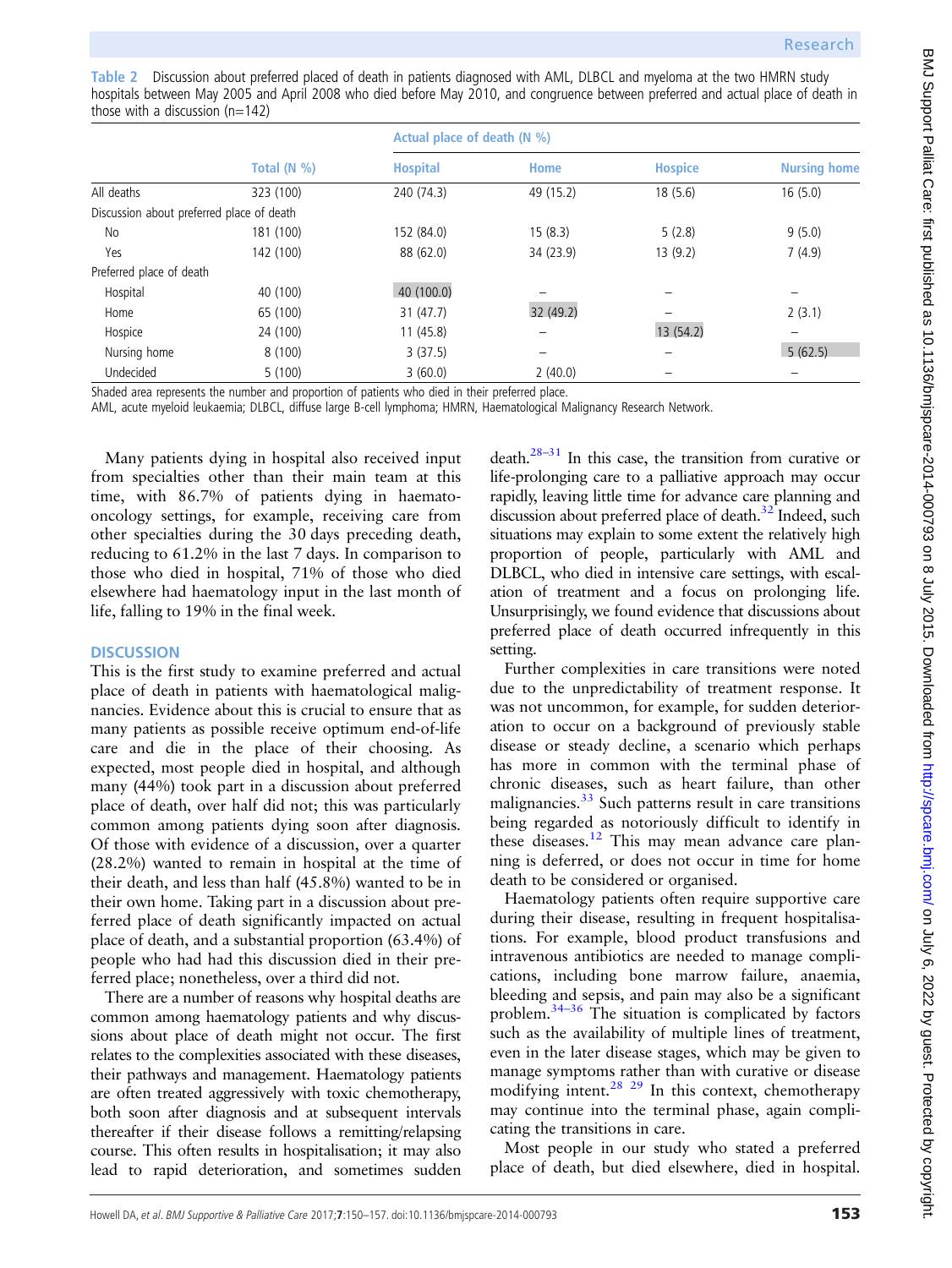<span id="page-4-0"></span>Table 3 Clinical area at time of death in 240 patients diagnosed with AML, DLBCL or myeloma at the two HMRN study hospitals between May 2005 and April 2008 who died in hospital before May 2010, and variation by cancer type, discussion about place of death and specialties contributing to care ≤30 days and ≤7 days before death

|                                                               | <b>All hospital</b><br>deaths<br>N(% ) | Clinical area at time of death |                                        |                           |                                    |                   |                          |               |                                 |
|---------------------------------------------------------------|----------------------------------------|--------------------------------|----------------------------------------|---------------------------|------------------------------------|-------------------|--------------------------|---------------|---------------------------------|
|                                                               |                                        | Haemato-<br>oncology<br>N(%    | Elderly/<br>general<br>medicine<br>N(% | ICU/<br><b>HDU</b><br>N(% | <b>Palliative</b><br>care<br>N(% ) | Renal<br>N(%)     | A&E<br>N(% )             | Other*<br>N(% | <b>Not</b><br><b>Known</b><br>N |
| Total                                                         | 240 (100)                              | 98 (100)                       | 52 (100)                               | 26 (100)                  | 18 (100)                           | 12 (100)          | 9(100)                   | 22 (100)      | 3                               |
| Cancer type                                                   |                                        |                                |                                        |                           |                                    |                   |                          |               |                                 |
| AML                                                           | 81 (33.8)                              | 48 (50.0)                      | 10(19.2)                               | 11(42.3)                  | 5(27.8)                            | $\qquad \qquad -$ | 2(22.2)                  | 4(18.2)       | $\overline{1}$                  |
| <b>DLBCL</b>                                                  | 78 (32.5)                              | 23 (23.5)                      | 22 (42.3)                              | 10(38.5)                  | 7(38.9)                            | 1(8.3)            | 4(44.4)                  | 9(40.9)       | 2                               |
| Myeloma                                                       | 81 (33.8)                              | 27(27.6)                       | 20 (38.5)                              | 5(19.2)                   | 6(33.3)                            | 11(91.7)          | 3(33.3)                  | 9(40.9)       | $\overline{\phantom{a}}$        |
| Discussion about place of death                               |                                        |                                |                                        |                           |                                    |                   |                          |               |                                 |
| No                                                            | 152 (63.3)                             | 57 (58.2)                      | 32 (61.5)                              | 25 (96.2)                 | 5(27.8)                            | 9(75.0)           | 8(88.9)                  | 14 (63.6)     | 2                               |
| Yes                                                           | 88 (36.7)                              | 41 (41.8)                      | 20(38.5)                               | 1(3.8)                    | 13 (72.2)                          | 3(25.0)           | 1(11.1)                  | 8(36.4)       | $\mathbf{1}$                    |
| Specialties contributing to care ≤30 days before death†       |                                        |                                |                                        |                           |                                    |                   |                          |               |                                 |
| Haemato-oncology                                              | 216 (90.0)                             | 98 (100.0)                     | 42 (80.8)                              | 22 (84.6)                 | 13 (72.2)                          | 12(100.0)         | 9(100.0)                 | 18 (81.8)     | 2                               |
| Elderly/general medicine                                      | 133 (55.4)                             | 41 (41.8)                      | 52 (100)                               | 9(34.6)                   | 7(38.9)                            | 6(50.0)           | 3(33.3)                  | 15 (68.2)     | $\overline{\phantom{a}}$        |
| <b>ICU/HDU</b>                                                | 62 (25.8)                              | 15(15.3)                       | 10 (19.2)                              | 26 (100)                  | $\qquad \qquad -$                  | 4(33.3)           | 2(22.2)                  | 5(22.7)       | $\overline{\phantom{a}}$        |
| Palliative                                                    | 82 (34.2)                              | 34 (34.7)                      | 14 (26.9)                              | 3(11.5)                   | 18 (100)                           | 2(16.7)           | 1(11.1)                  | 9(40.9)       | 1                               |
| Renal                                                         | 29 (12.1)                              | 8(8.2)                         | 4(7.7)                                 | 4(15.4)                   | $\qquad \qquad -$                  | 12 (100)          | $\qquad \qquad -$        | 1(4.5)        | $\overline{\phantom{m}}$        |
| A&E                                                           | 77 (32.1)                              | 19 (19.4)                      | 26(50.0)                               | 12(46.2)                  | 2(11.1)                            | 1(8.3)            | 9(100)                   | 8(36.4)       | $\overline{\phantom{a}}$        |
| Other                                                         | 131 (54.6)                             | 53 (54.1)                      | 22 (42.3)                              | 16(61.5)                  | 9(50.0)                            | 5(41.7)           | 4(44.4)                  | 22 (100)      | $\overline{\phantom{m}}$        |
| Specialties contributing to care $\leq$ 7 days before death t |                                        |                                |                                        |                           |                                    |                   |                          |               |                                 |
| Haemato-oncology                                              | 182 (75.8)                             | 98 (100.0)                     | 28 (53.8)                              | 22 (84.6)                 | 4(22.2)                            | 8(66.7)           | 6(66.6)                  | 16 (72.7)     | $\overline{\phantom{a}}$        |
| Elderly/general medicine                                      | 85 (35.4)                              | 18 (18.4)                      | 52 (100)                               | 5(19.2)                   | $\qquad \qquad -$                  | 3(25.0)           | $\overline{\phantom{0}}$ | 7(31.8)       | $\overline{\phantom{a}}$        |
| <b>ICU/HDU</b>                                                | 52 (21.7)                              | 9(9.2)                         | 8(15.4)                                | 26 (100)                  | $\qquad \qquad -$                  | 3(25.0)           | 2(22.2)                  | 4(18.2)       | $\overline{\phantom{a}}$        |
| Palliative                                                    | 69 (28.8)                              | 25 (25.5)                      | 13 (25.0)                              | 3(11.5)                   | 18 (100)                           | 1(8.3)            | 1(11.1)                  | 7(31.8)       | $\mathbf{1}$                    |
| Renal                                                         | 27(11.3)                               | 7(7.1)                         | 4(7.7)                                 | 3(11.5)                   | $\qquad \qquad -$                  | 12 (100)          | $\qquad \qquad -$        | 1(4.5)        | $\overline{\phantom{m}}$        |
| A&E                                                           | 38 (15.8)                              | 7(7.1)                         | 14 (26.9)                              | 6(23.1)                   | $\overline{\phantom{0}}$           |                   | 9(100)                   | 2(9.1)        | $\overline{\phantom{m}}$        |
| Other                                                         | 77 (32.1)                              | 26 (26.5)                      | 8(15.4)                                | 9(34.6)                   | 7(38.9)                            | 3(25.0)           | 2(22.2)                  | 22 (100)      | $\qquad \qquad -$               |

\*Other includes: coronary care unit/Cardiology (n=7), general surgery (n=7), infectious disease (n=2), respiratory (n=2), gastroenterology (n=1), orthopaedic (n=1), rehabilitation (n=1), plastic surgery (n=1).

†Includes input provided by any clinical specialty, which is additional to that given by the main provider shown in the column heading.

A&E, accident and emergency department; AML, acute myeloid leukaemia; DLBCL, diffuse large B-cell lymphoma HMRN, Haematological Malignancy Research Network; ICU/HDU, intensive care unit/high dependency unit.

Sometimes, the reasons for this were relatively clear, including those determined by access to limited resources (eg, hospice or nursing home beds), equipment (eg, bed, commode, oxygen, hoist) or services (eg, district nurses, night sitters) if the patient wanted to return home to die. Sudden deterioration meant these resources were often needed at short notice, but were not always available. In common with other studies,<sup>[37](#page-7-0)</sup> social circumstances, carer preferences, or indeed lack of a carer appeared to prevent some home discharges. Often, however, we found we could not determine why preferred place of death had not been discussed, or preferences met.

Our study showed that some patients opt to remain in hospital to die. Others also report that hospital may indeed be considered a 'safe haven' and a place that provides the best possible care, around the clock, at a time when death is feared and cure is hoped for. $38$   $39$  We found that patients were significantly

more likely to choose to remain in hospital if they were managed within a haematology area, and this may be due to the close relationship they (and often their relatives) have with the team providing their care.<sup>9</sup> <sup>12</sup> <sup>40</sup> <sup>41</sup> This is often established over a number of years, perhaps developing from a shared understanding of the experiences and emotions associated with an unpredictable disease and frequent hospital contacts. Patients may also choose to remain in hospital to ensure that their symptoms are effectively managed during the terminal stages by a team they know and trust. Alternatively, being at home at this time may not meet patient or carer expectations, leading to hospital readmission as the patient becomes increasingly ill.

We identified a multidisciplinary approach to care during the last month and week of life, which demonstrates the complexity of haematological malignancies at this time. Although many hospital deaths occurred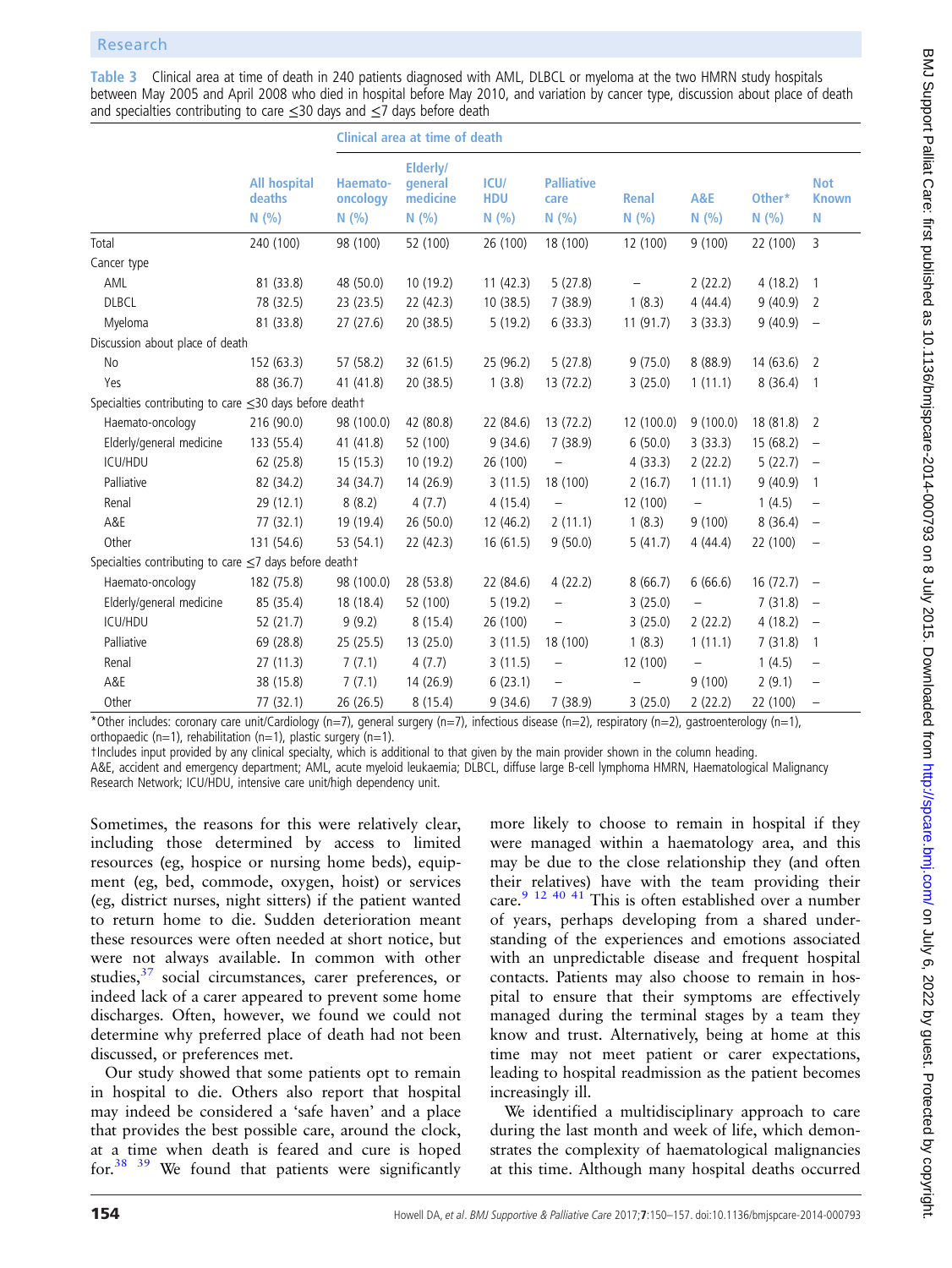outside haematology areas, 90% of patients received haematology input in the 30 days preceding death, reflecting considerable ongoing support, even for patients being managed by other teams. Those not receiving haematology input at this time may have had other acute comorbidities; we also noted that some patients were not known to haematology, as their disease was only formally diagnosed after death. Continued management in haematology areas was most common in patients with AML, perhaps because of their significant dependency on supportive care.

Of the 240 patients dying in hospital, 7.5% were managed at this time in dedicated palliative care areas, either in major treating hospitals or smaller general practitioner (GP)-led local hospital units. We found evidence that palliative care clinicians were by far the most likely to engage patients in discussions about end-of-life preferences. This suggests a clear link between palliative care input and advance care planning. It is possible, however, that patients may have decided they wanted to die at home and received palliative care input to facilitate this. The reason preferred place of death was discussed less often in care of the elderly areas is unclear.

We were not able to identify any other studies focusing on haematological cancers, or using identical methods, with which to directly compare our findings; many of the existing studies were from different geographical locations, and so were also not directly comparable. Looking very generally, however, the proportion of people we identified with a discussion about preferred place of death falls within the broad range (18.7–87%) reported in UK studies from palliative care settings. $42-47$ The proportion of patients preferring hospital death was generally much higher in our study and much lower for home death than that reported in other studies of patients with cancer, where hospital death was often the least favoured option.<sup>[4](#page-6-0) [48 49](#page-7-0)</sup> The proportion of people we identified who died in their preferred place was broadly comparable to other studies;  $44547-49$  and others also reported that people taking part in discussions about place of death are less likely to die in hospital.<sup>[4](#page-6-0) [37 45](#page-7-0)</sup>

## STRENGTHS AND WEAKNESSES

One of the strengths of the study is that it is embedded within a well-established population-based patient cohort (HMRN), which covers a large area that is representative of the UK.<sup>24 25</sup> We focused on two large treating hospitals within this area, which together diagnose around a third of all HMRN patients. The existing study infrastructure ensured that we were able to identify all those who were diagnosed with the diseases of interest in these hospitals, and who died during the specified time-intervals. It is possible that awareness of the study may have influenced the provision of healthcare within the targeted hospitals, particularly advance care planning and discussions of end-of-life preferences. The study was, however, instigated towards the latter part of the follow-up period and much of the data were

collected retrospectively, so we do not believe that patient care was unduly influenced in this respect.

In terms of study generalisability, we have no reason to believe that the preferences of patients included in the study are likely to differ significantly from those of the wider HMRN cohort. This is because clinical practice across the area adheres to national guide-lines.<sup>[24 25](#page-7-0)</sup> We do appreciate, however, that some areabased variation, both regionally and nationally, is inevitable, probably driven by factors such as resource and service availability. Variations in preferences and practices may also occur internationally, as a result of differences in healthcare systems.

Our data collection techniques were thorough and we are confident that the majority of documented evidence about preferred place of death, and also the clinical specialties providing care, was identified in the data sources examined. In common with other studies, we noted the lack of a systematic approach to the recording of preferred place of death. $46$  It is possible, therefore, that discussions may have occurred that were not documented and so not identified by researchers. Furthermore, we did not examine certain primary care records (eg, GP, district nurse) or hospice/nursing home records, which may have contained additional information about preferred place of death. In this respect, the proportion of patients we identified with a discussion about place of death represents a minimum value.

We documented all stated preferences about place of death, including changes over time and used the decision closest to death to analyse congruence between preferred and actual place of death. It should be noted that the preferences at this time therefore reflect the choice made when the patient is becoming increasingly ill and may already be in hospital. Furthermore, although preferred place of care and preferred place of death are recognised as different issues,  $50$  our analysis focused solely on place of death. This is because there was not usually enough information in the medical records to enable us to systematically differentiate between these two concepts with any confidence.

# IMPLICATIONS FOR PRACTICE AND FUTURE **RESEARCH**

Earlier discussion about prognosis and potential complications of treatment may promote advance care planning among haematology patients. This could take place around diagnosis for all patients, whether they are being treated with curative, life-prolonging or palliative intent. An inherent difficulty associated with this, however, is balancing hope with uncertainty. The patient and their family's knowledge and acceptance of the expected disease trajectory must be taken into consideration, along with their willingness to engage in discussions about end-of-life care and place of death at a time when they may prefer to focus solely on cure.

More research is needed to fully understand the reasons why place of death was not discussed, why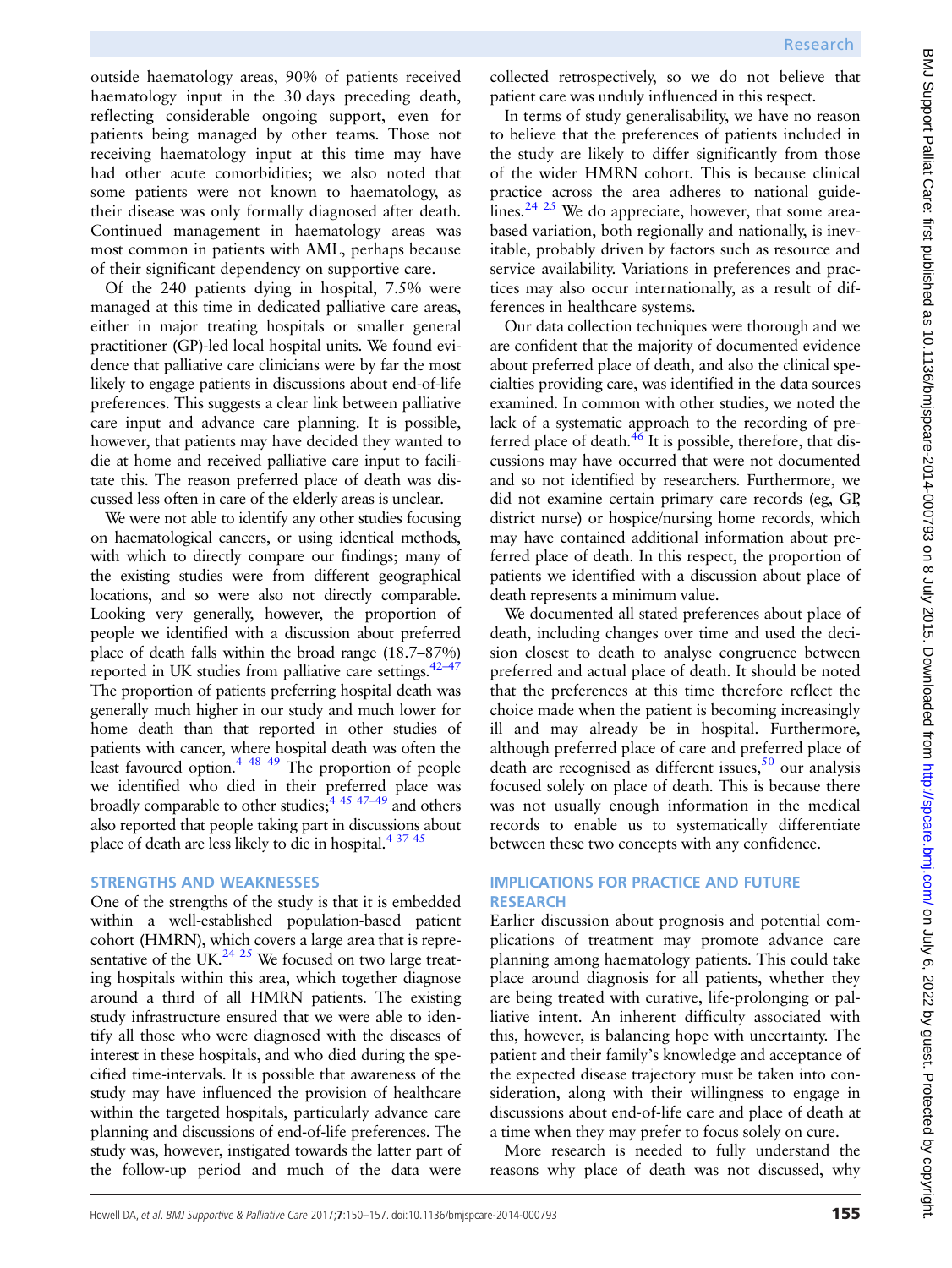## <span id="page-6-0"></span>Research

patients did not die in their preferred place if this was stated, and any changes that could be made to practice to rectify such issues in future. If this is due to resources issues improvements could be made via changes to the commissioning and allocation of services; other reasons, such as social circumstances and different carer preferences, may be harder to address. It would also be useful to compare preferences of haematology patients with those of patients with other cancers in the same geographical area. If haematology patients are more likely than others to choose to remain in hospital at the end of their lives, then it is essential that adequate care is available within this setting to meet these needs.

#### **CONCLUSION**

Our study has introduced evidence about preferred and actual place of death in haematological malignancies. We have shown that many patients with these diseases do have the opportunity to discuss preferred place of death, and do die in their preferred place. However, we also identified that a substantial proportion did not take part in such discussions, and that hospital deaths were particularly common in this group. Hence, there is scope to improve practice, particularly among those dying soon after diagnosis, and those with the propensity to die suddenly and unexpectedly. Our findings highlight the complexity of haematological cancers, demonstrated in the multidisciplinary provision of care, and the sustained input from the haematology team, in many cases continuing until the last week of life. We found evidence that some patients wanted to remain in hospital at the time of their death, and the extent to which this compares with that of patients with other cancers is of interest.

Acknowledgements The authors are extremely grateful for the legacy which funded this study and to the clinical and administrative teams in the HMRN area for their continued kind assistance in facilitating data collection. The authors are indebted to Clarissa Nolan, Paula O'Reilly and Ann Hewison for their assistance with data collection and input; and Will Curson for designing and developing the study database. The authors are grateful to members of the study Steering Group: Caroline Boyd, David Brown, Annette Edwards, Shirley Fraser, Sarah Holmes, Suzanne Kite, David Mazza and Janet Munro.

Contributors DAH, ER, AGS, MH and AG contributed to the conception and design of the study; DAH managed and implemented the study and was responsible for data acquisition; and AGS managed the HMRN data and HIW conducted the data analysis. AG, MH, MJJ and RP contributed clinical advice during the interpretation of data. DAH and ER wrote the first draft of the paper; all authors contributed to subsequent revisions and approved the final manuscript.

Funding HMRN is funded by Leukaemia & Lymphoma Research. This study was supported by a legacy donated to the Haematology Department at York Teaching Hospital NHS Foundation Trust.

#### Competing interests None declared.

Ethics approval HMRN has ethical approval (REC 04/01205/ 69) from Leeds West Research Ethics Committee, R&D approval from each Trust in the area, and exemption from Section 251 (formally Section 60) of the Health & Social Care

Act (2001) (PIAG 1-05(h)/2007). This specific study also has additional ethical approval (REC 07/H1307/168).

#### Provenance and peer review Not commissioned; externally peer reviewed.

Open Access This is an Open Access article distributed in accordance with the Creative Commons Attribution Non Commercial (CC BY-NC 4.0) license, which permits others to distribute, remix, adapt, build upon this work noncommercially, and license their derivative works on different terms, provided the original work is properly cited and the use is non-commercial. See: [http://creativecommons.org/licenses/by](http://creativecommons.org/licenses/by-nc/4.0/) $nc/4.0/$ 

#### **REFERENCES**

- 1 Higginson IJ, Sen-Gupta GJ. Place of care in advanced cancer: a qualitative systematic literature review of patient preferences. [J Palliat Med](http://dx.doi.org/10.1089/jpm.2000.3.287) 2000;3:287–300.
- 2 Gomes B, Calanzani N, Higginson IJ. Local preferences and place of death in regions within England 2010. Cicely Saunders International, 2011.
- 3 Gomes B, Calanzani N, Gysels M, et al. Heterogeneity and changes in preferences for dying at home: a systematic review. [BMC Palliat Care](http://dx.doi.org/10.1186/1472-684X-12-7) 2013;12:7.
- 4 Hunt KJ, Shlomo N, Addington-Hall J. End-of-life care and achieving preferences for place of death in England: results of a population-based survey using the VOICES-SF questionnaire. [Palliat Med](http://dx.doi.org/10.1177/0269216313512012) 2014;28:412–21.
- 5 Gomes B, Higginson IJ, Calanzani N, et al. Preferences for place of death if faced with advanced cancer: a population survey in England, Flanders, Germany, Italy, the Netherlands, Portugal and Spain. [Ann Oncol](http://dx.doi.org/10.1093/annonc/mdr602) 2012;23:2006-15.
- Wilson DM, Cohen J, Deliens L, et al. The preferred place of last days: results of a representative population-based public survey. *[J Palliat Med](http://dx.doi.org/10.1089/jpm.2012.0262)* 2013;16:502-8.
- 7 Gomes B, Calanzani N, Higginson IJ. Reversal of the British trends in place of death: time series analysis 2004–2010. [Palliat](http://dx.doi.org/10.1177/0269216311432329) [Med](http://dx.doi.org/10.1177/0269216311432329) 2012;26:102–7.
- 8 Gao W, Ho YK, Verne J, et al, on behalf of the GUIDE Care project. Changing patterns in place of cancer death in England: a population-based study. [PLoS Med](http://dx.doi.org/10.1371/journal.pmed.1001410) 2013;10:e1001410.
- Howell DA, Roman E, Cox H, et al. Destined to die in hospital? Systematic review and meta-analysis of place of death in haematological malignancy. [BMC Palliat Care](http://dx.doi.org/10.1186/1472-684X-9-9) 2010;9:9.
- Howell DA, Wang H-I, Smith AG, et al. Place of death in haematological malignancy: variations by disease sub-type and time from diagnosis to death. [BMC Palliat Care](http://dx.doi.org/10.1186/1472-684X-12-42) 2013;12:42.
- 11 Cohen J, Houttekier D, Onwuteaka-Philipsen B, et al. Which patients with cancer die at home? A study of six European countries using death certificate data. [J Clin Oncol](http://dx.doi.org/10.1200/JCO.2009.23.2850) 2010;28:2267–73.
- 12 National Cancer Intelligence Network. Where do patients with blood cancers die? NCIN Data Briefing, 2011.
- 13 Tang ST, Huang E-W, Liu T-W, et al. Propensity for home death among Taiwanese cancer decedents in 2001–2006, determined by services received at end of life. [J Pain Symptom Manage](http://dx.doi.org/10.1016/j.jpainsymman.2010.01.020) 2010;40:566–74.
- 14 Hong CY, Chow KY, Poulose J, et al. Place of death and its determinants for patients with cancer in Singapore: an analysis of data from the Singapore Cancer Registry, 2000–2009. [J Palliat Med](http://dx.doi.org/10.1089/jpm.2011.0092) 2011;14:1128–34.
- 15 Department of Health. End of Life Care Strategy: Quality markers and measures for end of life care. 2009.
- 16 Public Health England. What we know now 2013: New information collated by the National End of Life Care Intelligence Network. 2013.